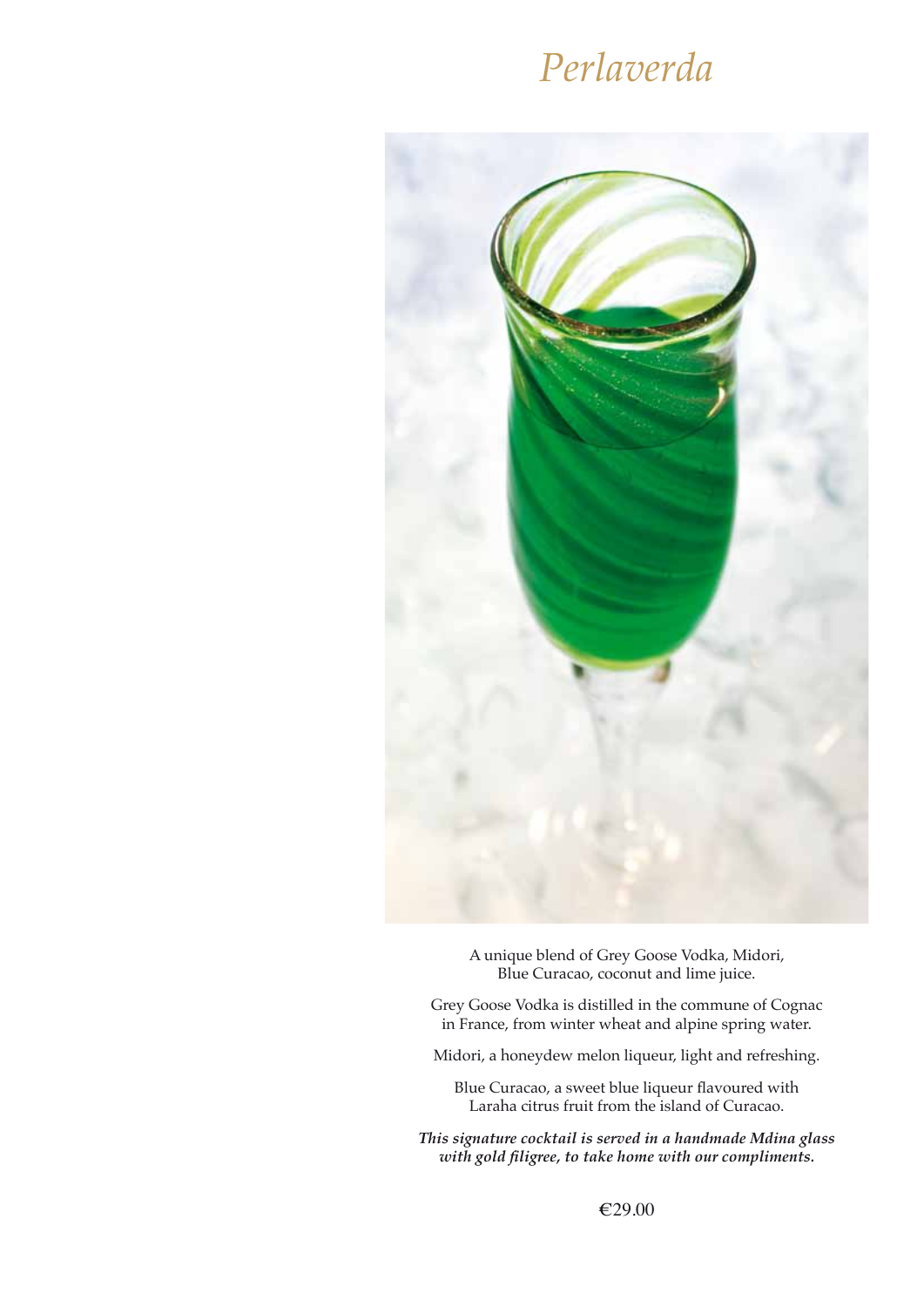## *Pre-Dinner*

**Margarita**

Tequila, Triple Sec, Lemon Juice

€7.95

**Daiquiri** White Rum, Lime Juice, Sugar

€7.95

**Tom Collins**

Gin, Lemon Juice, Sugar, Soda

€7.95

**Cosmopolitan**

Vodka, Triple Sec, Lime Juice, Cranberry Juice €5.75

> **Manhattan** Rye Whisky, Red Vermouth, Bitters €5.75

**Americano** Campari, Red Vermouth, Soda €5.75

*After Dinner* 

## **Brandy Alexander**

Cognac, Crème De Cacao, Cream €7.95

## **Grasshopper**

Crème De Menthe, Crème De Cacao, Cream €5.75

## **Golden Memory**

Vodka, Triple Sec, Vanilla, Passion Fruit, Cream €7.95

## **Black Russian**

Vodka, Coffee Liqueur €5.75

## **Godfather**

Scotch Whisky, Amaretto €5.75

### **Golden Cadillac**

Crème De Cacao, Galliano

€5.75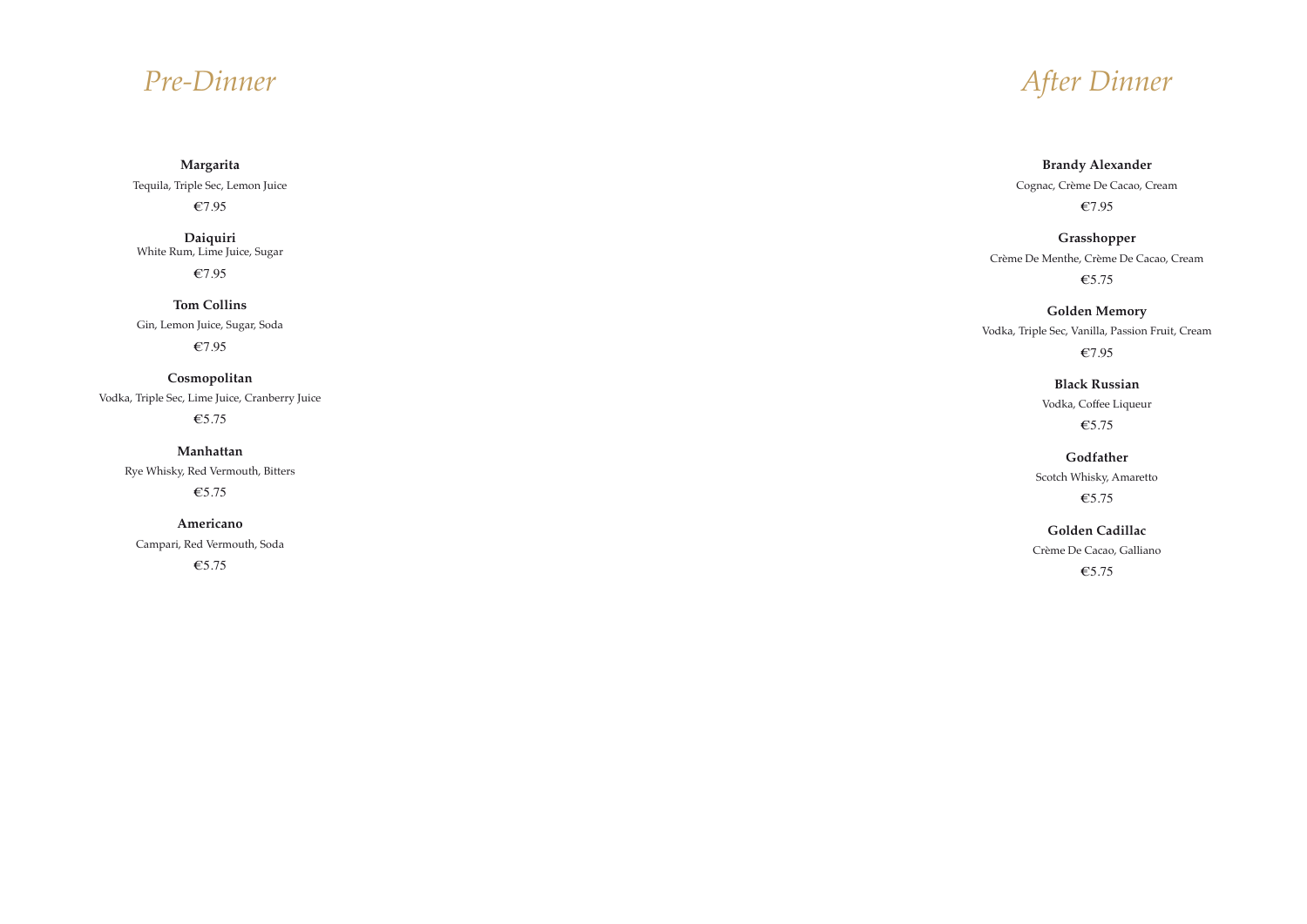# *Long Drinks*

**Mojito**

White Rum, Lime, Mint, Sugar, Soda Water

€7.95

**Pina Colada**

White Rum, Coconut, Pineapple Juice, Cream

€5.75

**Bloody Mary**

Vodka, Tomato Juice, Salt, Pepper, Worchester Sauce

€5.75

## **Mai Tai**

White Rum, Dark Rum, Triple Sec, Apricot Brandy, Orange Juice, Pineapple Juice, Grenadine, Lemon Juice, Bitters

€7.95

### **Singapore Sling**

Gin, Cherry Brandy, Triple Sec, Benedictine, Pineapple Juice, Grenadine, Lemon Juice, Bitters

€7.95

#### **Long Island Ice Tea**

Gin, Vodka, White Rum, Tequila, Triple Sec, Sugar, Lemon Juice, Cola

€7.95



### **Kir Royal**

Crème De Cassis, Champagne

€15.00

## **Bellini**

Peach Juice, Champagne €15.00

#### **Bucks Fizz**

Orange Juice, Champagne €15.00

## **Pearllini**

Peach Schnapps, Vodka, Peach Juice, Champagne €15.00

## *Non Alcoholic*

## **Virgin Colada**  Pineapple Juice, Coconut Syrup, Cream €5.25

**Touti-Frutti** Strawberry, Banana, Lemon Juice, Orange Juice

€5.25

## **Corinthia**

Strawberry, Mango, Pineapple, Banana €5.25

### **Sunrise**

Peach, Apricot, Orange Juice, Banana, Milk €5.25

### **Tahiti**

Orange Juice, Pineapple, Banana, Grenadine €5.25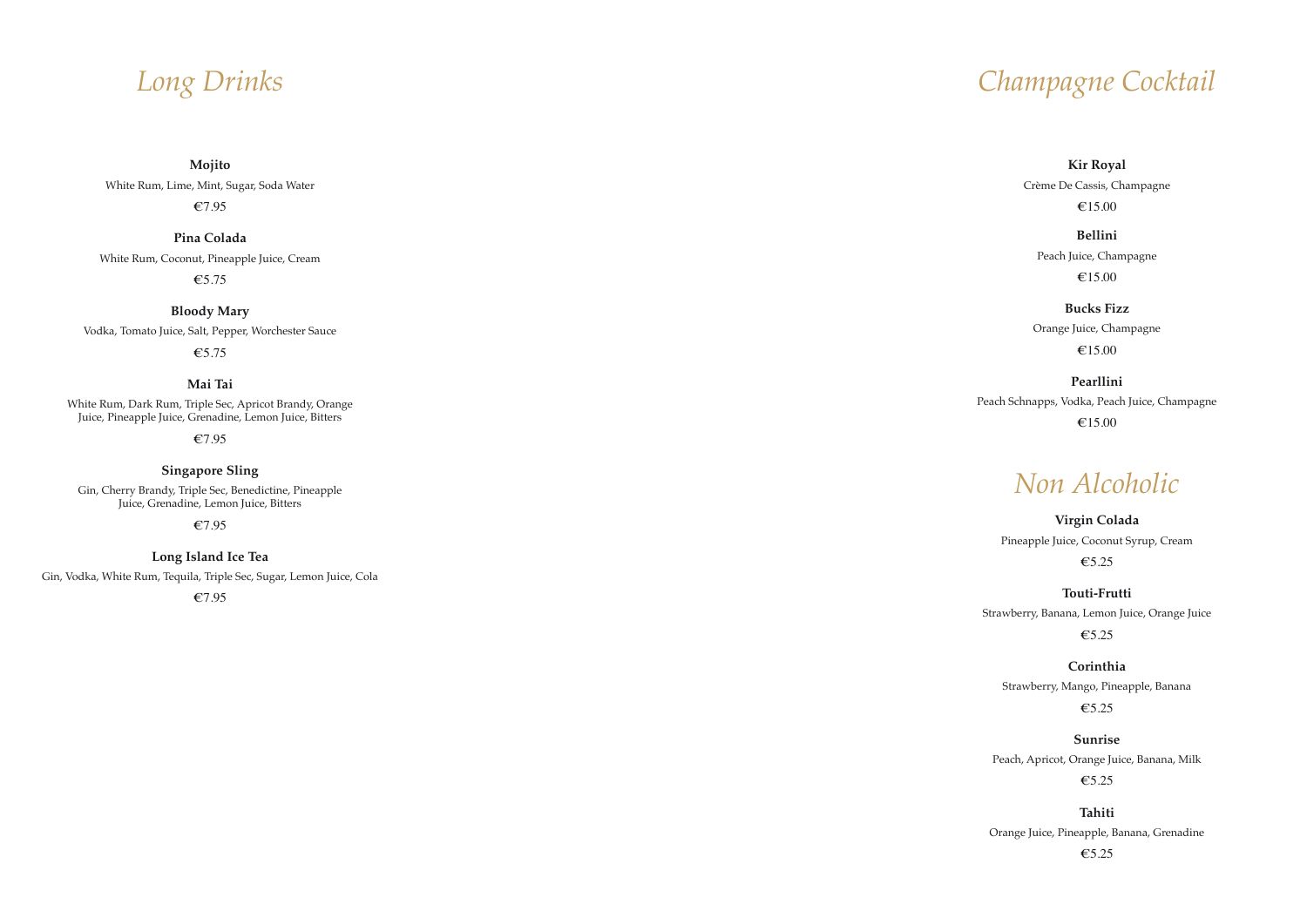## *Wines*

## **White**

**Caravaggio Chardonnay, Malta**  €14.50 **Palatino Vermentino, Malta**  €14.50 **Isis Chardonnay, Malta** €30.00 **Gavi Scanavino, Italy**  €20.00 **Montes Sauvignon Blanc, Chile** €23.50

**Chablis Premier Cru, France** €48.00

## **Rosé**

**Victoria Heights Shiraz Rosé, Malta**  €14.50 **Rosé D'anjou, France**  €21.00

**Pommery Brut Royal** Glass  $\text{\textsterling}14.00$  Bottle  $\text{\textsterling}60.00$ 

## **Red**

**Dom Pérignon Vintage** Bottle  $\epsilon$ 210.00

> **Caravaggio Merlot, Malta**  €14.50 **Medina Syrah, Malta**  €14.50 **Cheval Franc, Malta**  €32.00 **Chianti, Italy**  €22.00 **Chilean Merlot, Chile**  €26.00 **Brunello Di Montalcino, Italy** €48.00

*Champagnes*

**Heidsieck Monopole** €60.00

#### **Moët & Chandon Brut Imperial**

½ Bottle €45.00 Bottle €75.00

#### **Taittinger Réserve**

Bottle €75.00

**Veuve Clicquot Ponsardin** Bottle €85.00

## **Louis Roederer Vintage Rosé** Bottle €95.00

**Cuvée Diamant Rosé Vranken**

Bottle €190.00

#### **Cuvée Diamant Vranken**

Bottle €225.00

#### **Cuvée Louise Pommery**

Bottle  $\epsilon$ 275.00

#### **Louis Roederer Cristal**

Bottle €340.00